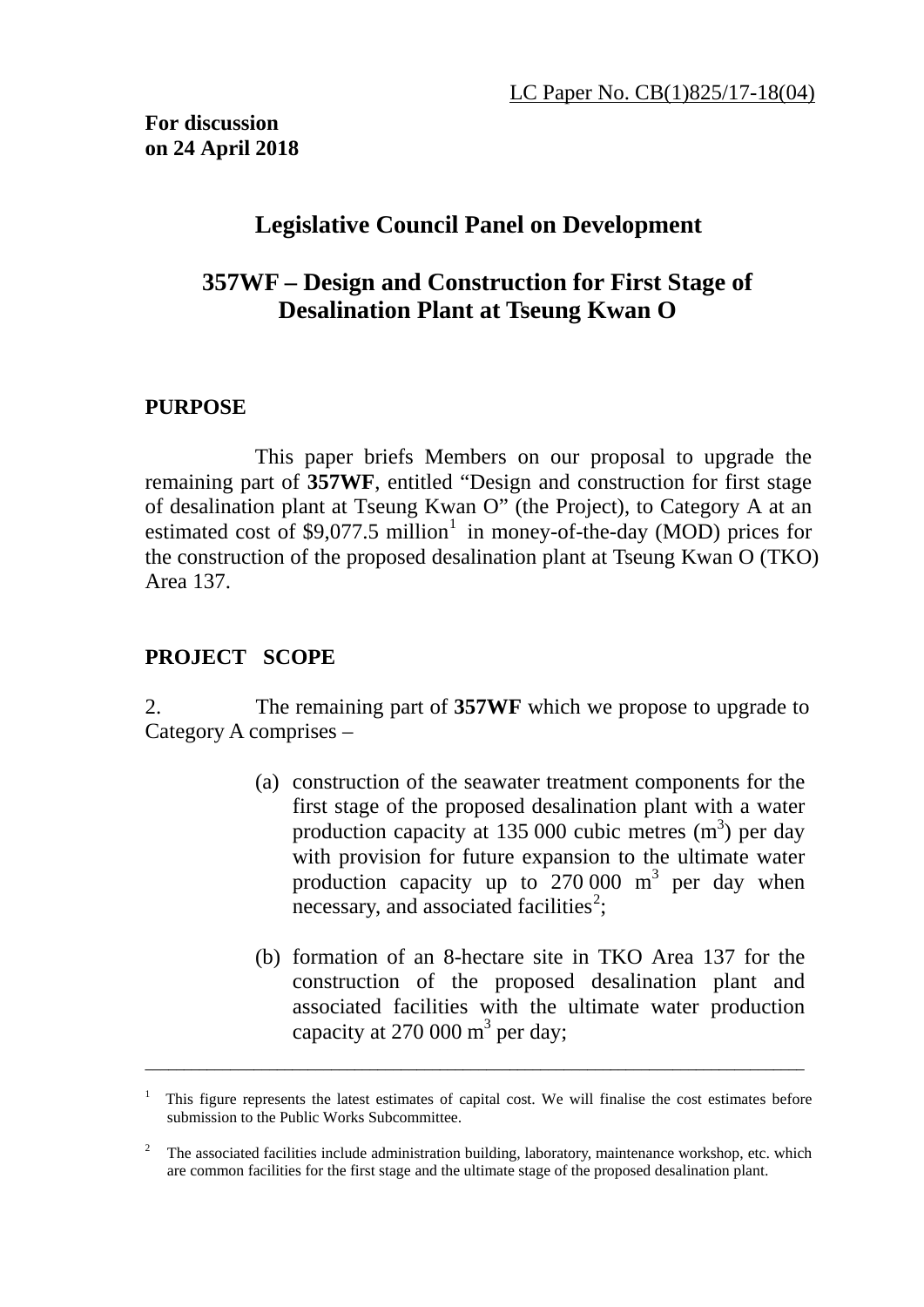- (c) construction of the intake and outfall facilities of the proposed desalination plant with capacities catering for the ultimate water production capacity of the proposed desalination plant at 270 000  $m<sup>3</sup>$  per day; and
- (d) associated works including engineering, environmental mitigation works and landscaping works.

The location of the proposed desalination plant is shown on the plan at **Enclosure 1**.

#### **JUSTIFICATION**

3. A reliable fresh water supply is of paramount importance in sustaining Hong Kong's development and economic growth. However, our fresh water resources, which come from the yield collected from local gathering ground and raw water imported from Dongjiang (DJ) in Guangdong Province, are both vulnerable to climate change. That aside, the reliability of fresh water supply to Hong Kong is also facing other challenges such as increasing water demand arising from population and economic growth and keen competition for DJ water resource due to the rapid economic development in the Pearl River Delta Region.

4. With the increasing water demand and the unforeseen extremely dry weather brought about by climate change, we need to develop the strategic alternative water resource by seawater desalination which is not susceptible to climate change to safeguard water security in Hong Kong.

5. An 8-hectare site in TKO Area 137 has been reserved for the construction of a medium-sized desalination plant. The planning and investigation study for the proposed desalination plant confirmed that TKO Area 137 is a suitable location for siting the proposed desalination plant in terms of the quality of nearby seawater. The use of the reverse osmosis technology<sup>[3](#page-1-0)</sup> for the proposed desalination plant has also been proved technically feasible with an estimated unit water production cost at about

<span id="page-1-0"></span><sup>3</sup> Reverse osmosis has become a mature technology and is used in most of overseas desalination plants in recent years. According to the International Desalination Association, there are over 17 000 desalination plants worldwide with a total water production capacity of more than 80 000 000  $\mathrm{m}^3$  per day and reverse osmosis technology accounts for approximately 60 per cent of the installed capacity. The number of desalination plant using reverse osmosis technology is on the increase.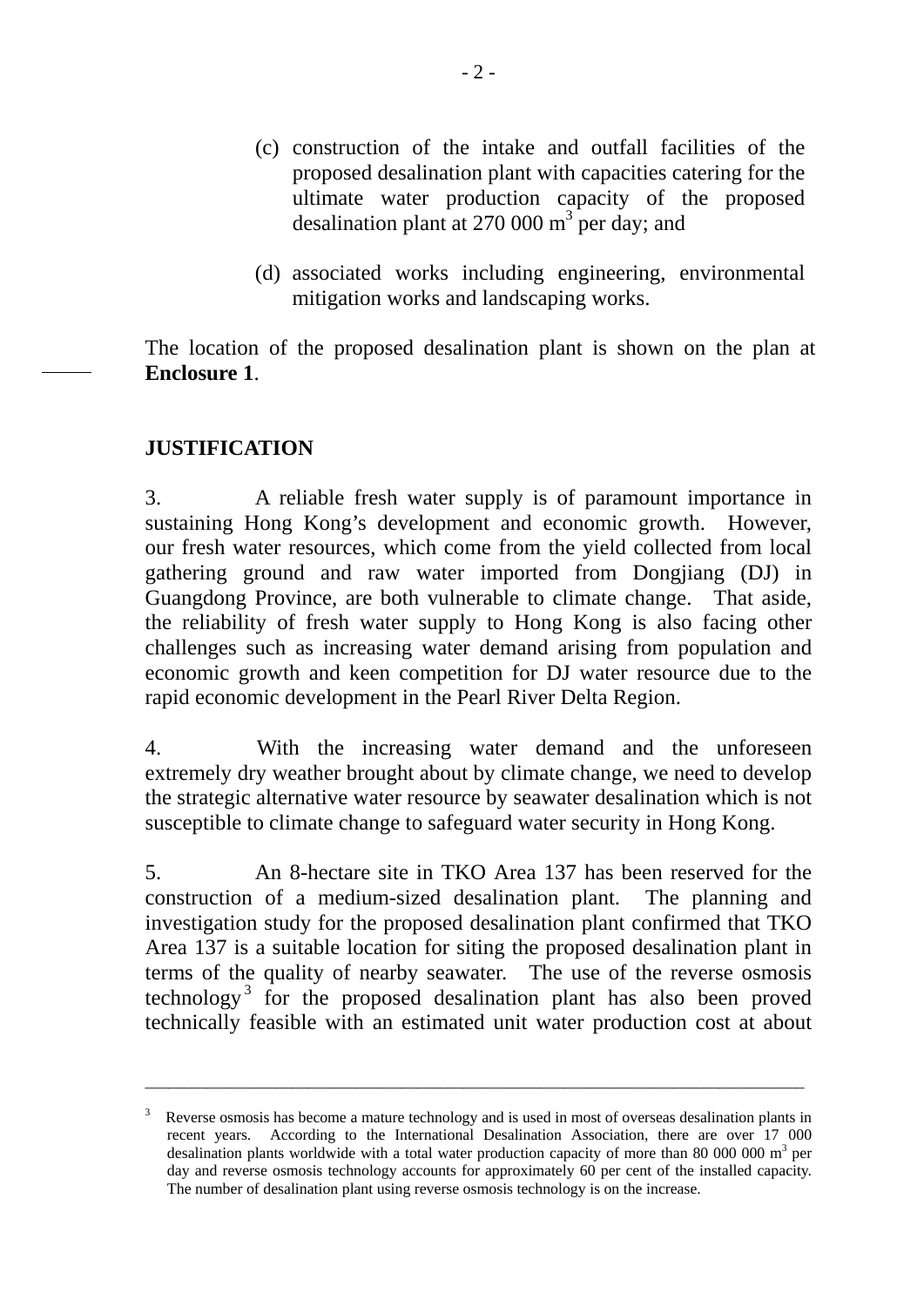\$12 to \$13 per  $m^3$  at 2017 price level<sup>[4](#page-2-0)</sup>.

6. We now propose to take forward the construction of the proposed desalination plant. Subject to the funding approval of the Finance Committee (FC), we plan to commence the construction of the proposed works by end 2018 for completion in the third quarter of 2022.

#### **FINANCIAL IMPLICATIONS**

7. We estimate the cost of the proposed works to be \$9,077.5 million in MOD prices.

#### **PUBLIC CONSULTATION**

8. We consulted the Sai Kung District Council on 6 January 2015 and 5 July 2016. Members supported the Project in principle.

#### **ENVIRONMENTAL IMPLICATIONS**

9. The Project is a designated project (DP) under Schedule 2 of the Environmental Impact Assessment (EIA) Ordinance (Cap. 499) which requires an environmental permit (EP) for its construction and operation. The Director of Environmental Protection approved the EIA report in November 2015 and issued an EP for the construction and operation of the Project in December 2015. With implementation of the recommended mitigation measures and an environmental monitoring and audit programme, the approved EIA report concluded that the Project will not cause any adverse environmental impacts. We shall implement these measures which include deployment of silt curtains during marine works and pollution control measures during construction. The pollution control measures include frequent watering of site, provision of wheel washing facilities, covering of materials on trucks, use of silenced construction plant, temporary noise barriers and acoustic enclosures for noisy construction

<span id="page-2-0"></span><sup>&</sup>lt;sup>4</sup> The estimated unit production cost of the proposed desalination plant in Hong Kong covers the energy cost, capital cost, treatment cost, distribution cost and customer service cost. The unit cost for producing fresh water by seawater desalination using reverse osmosis technology overseas ranges from  $$2.9/m<sup>3</sup>$  to \$50.5/m<sup>3</sup> (at 2017 price level) according to the International Desalination Association. The unit water production costs in Hong Kong and other countries cannot be compared directly as they are affected by various factors such as the energy cost, the seawater quality and temperature, intake arrangement, environmental measures, financing details, and specific details of the water purchase agreement, etc.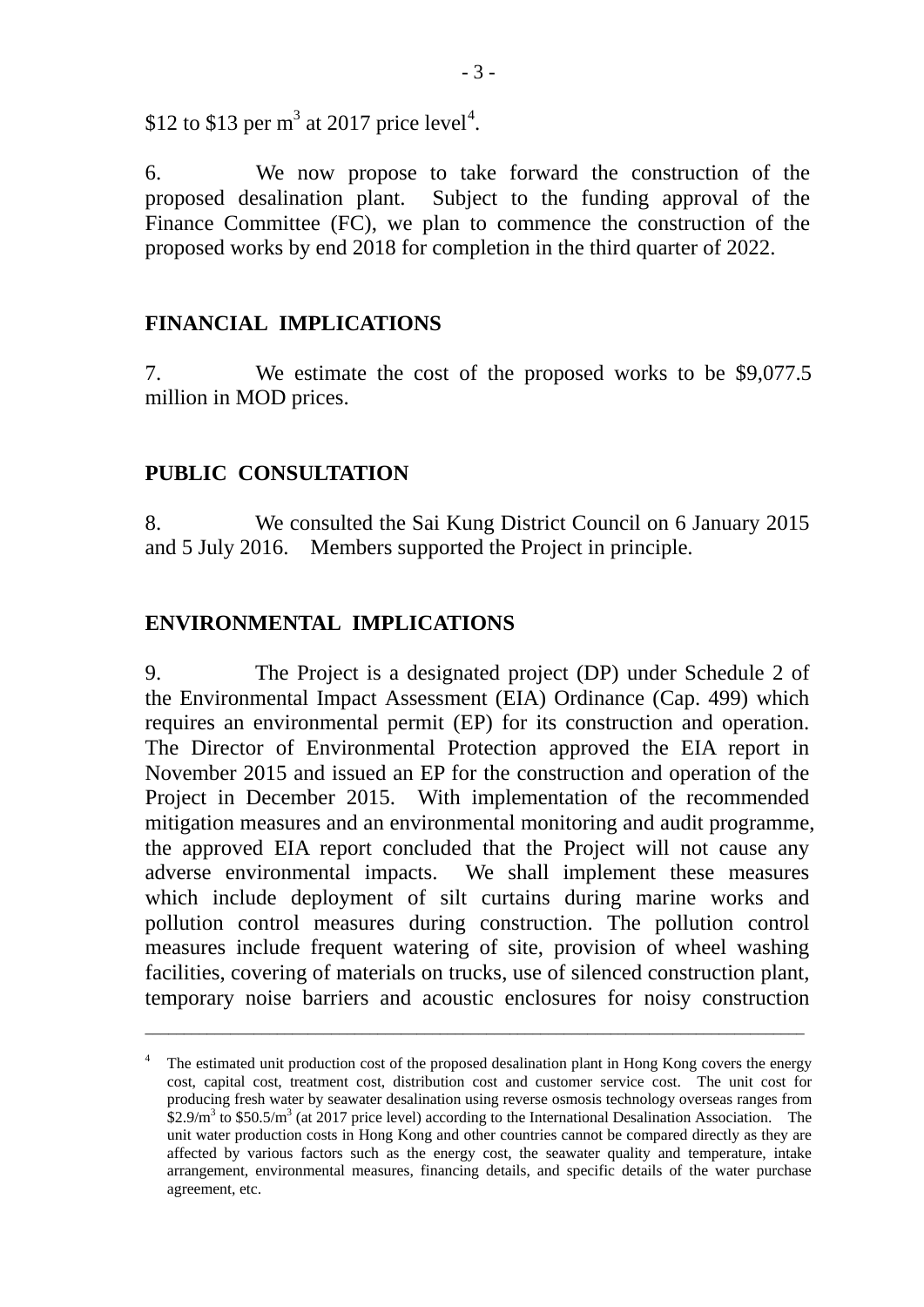activities. We have included in the project estimate the cost for the implementation of the environmental mitigation measures.

10. At the planning and design stages, we have considered the design of the proposed works to reduce the generation of construction waste where possible. In addition, we will require the contractor to reuse inert construction waste (e.g. demolished concrete and excavated soil and rock) on site or in other suitable construction sites as far as possible, in order to minimise the disposal of inert construction waste to public fill reception facilities<sup>[5](#page-3-0)</sup>. We will encourage the contractor to maximise the use of recycled or recyclable inert construction waste, and the use of non-timber formwork to further reduce the generation of construction waste.

11. At the construction stage, we will require the contractor to submit for approval a plan setting out the waste management measures, which will include appropriate mitigation means to avoid, reduce, reuse and recycle inert construction waste. We will ensure that the day-to-day operations on site comply with the approved plan. We will require the contractor to separate the inert portion from non-inert construction waste on site for disposal at appropriate facilities. We will control the disposal of inert and non-inert construction waste at public fill reception facilities and landfills respectively through a trip-ticket system.

12. We estimate that the proposed works will generate in total 235 184 tonnes of construction waste. Of these, we will reuse 3 192 tonnes (1%) of inert construction waste on site and deliver 192 566 tonnes (82%) of inert construction waste to public fill reception facilities for subsequent reuse. We will dispose of the remaining 39 426 tonnes (17%) of non-inert construction waste at landfills. The total cost for disposal of construction waste at public fill reception facilities and landfill sites is estimated to be \$21.6 million for the proposed works (based on a unit charge rate of \$71 per tonne for disposal at public fill reception facilities and \$200 per tonne at landfills as stipulated in the Waste Disposal (Charges for Disposal of Construction Waste) Regulation (Cap. 354N)).

<span id="page-3-0"></span><sup>5</sup> Public fill reception facilities are specified in Schedule 4 of the Waste Disposal (Charges for Disposal of Construction Waste) Regulation (Cap. 354N). Disposal of inert construction waste in public fill reception facilities requires a licence issued by the Director of Civil Engineering and Development.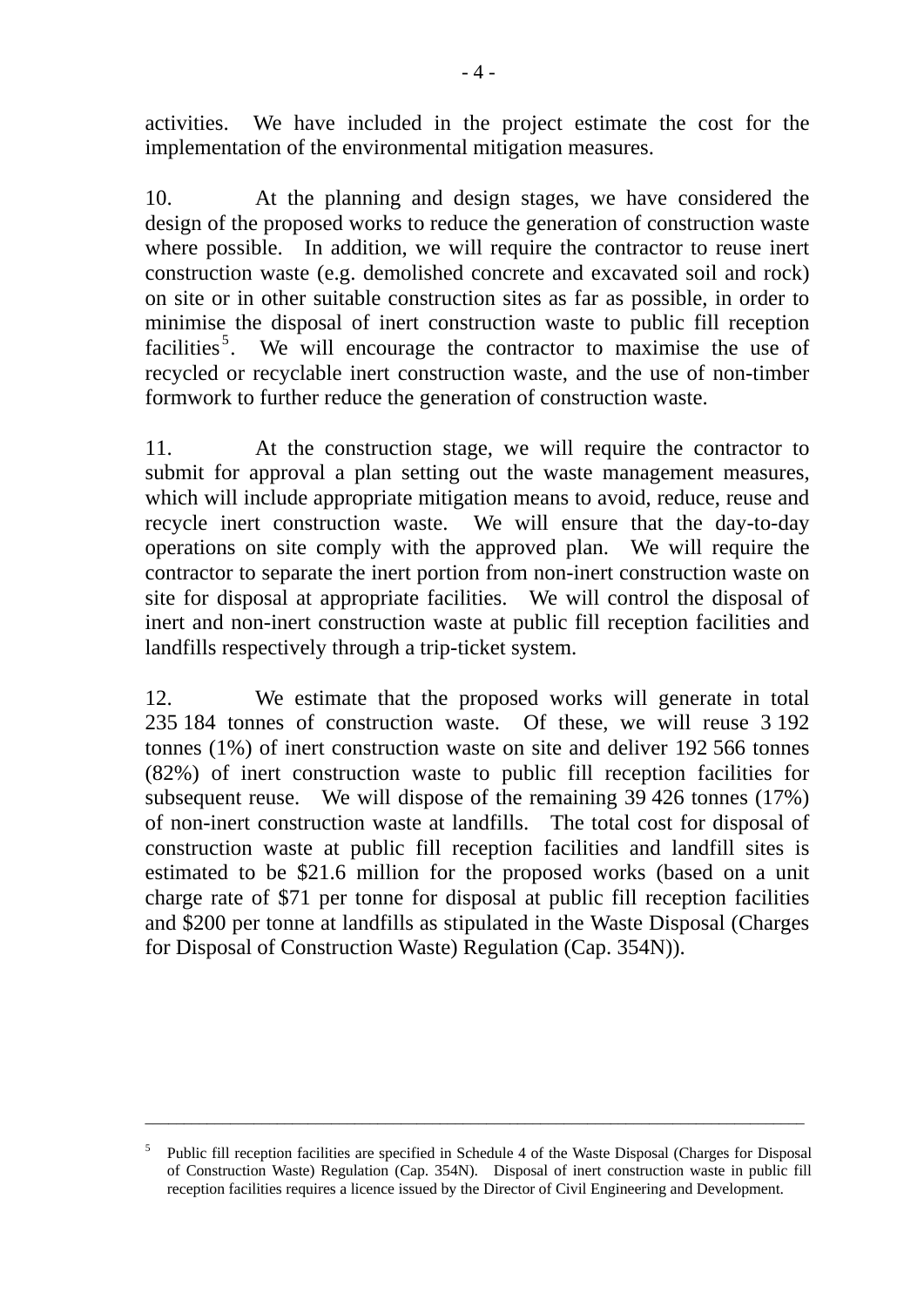#### **HERITAGE IMPLICATIONS**

13. The proposed works will not affect any heritage site, i.e. all declared monuments, proposed monuments, graded historic sites or buildings, sites of archaeological interest and government historic sites identified by the Antiquities and Monuments Office.

### **LAND ACQUISITION**

14. The Project does not involve resumption of private land.

### **TRAFFIC IMPLICATIONS**

15. We have carried out a Traffic Impact Assessment (TIA) for the Project. The TIA concluded that the Project would not cause any significant impact on the traffic.

## **BACKGROUND**

16. We upgraded **357WF** to Category B in September 2014.

17. On 8 June 2012, we upgraded **345WF** "Planning and investigation study of desalination plant at TKO" (the Study) to Category A with an Approved Project Estimate (APE) of \$34.3 million in MOD prices. In December 2012, we engaged consultants to commence a planning and investigation study for the proposed desalination plant in TKO Area 137. The study scope comprises detailed investigation of the feasibility and cost-effectiveness, preliminary design, formulation of the implementation strategy and programme, and impact assessments for the proposed desalination plant. We completed the Study in 2015.

18. On 26 June 2015, we upgraded part of **357WF** to Category A as **359WF** "Design and construction for first stage of desalination plant at TKO – investigation study review, design and site investigation" at an APE of \$154.5 million in MOD prices. In November 2015, we engaged consultants to carry out the investigation study review, design and associated site investigation works for the first stage of the proposed desalination plant. The consultants have completed the investigation study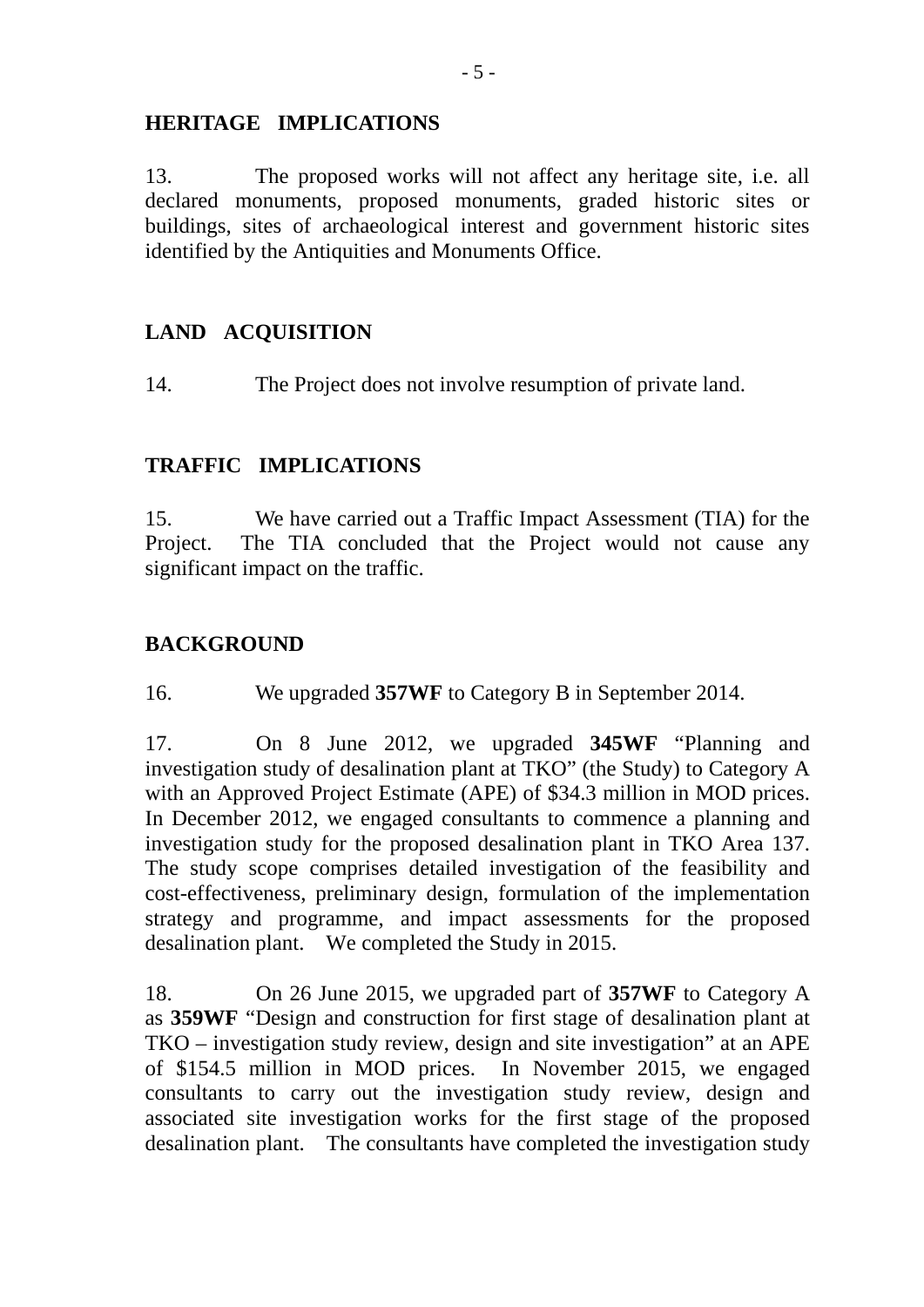review, site investigation works and a reference design<sup>[6](#page-5-0)</sup> for the first stage of the proposed desalination plant.

19. On 13 October 2017, we upgraded part of **357WF** to Category A as **364WF** "Design and construction for first stage of desalination plant at TKO – mainlaying" at an APE of \$720.5 million in MOD prices for laying of about 10 kilometres of fresh water main for connecting the proposed desalination plant to the existing TKO Fresh Water Primary Service Reservoir. The mainlaying works commenced in November 2017 and will be completed by April 2022.

20. A 0.79 hectare of mixed woodland with low to moderate ecological value will be affected by the proposed works. With the implementation of the recommended mitigation measures in the approved EIA report, no adverse residual impact is expected. The relevant government guidelines on tree preservation will also be observed.

### **WAY FORWARD**

21. We will seek support of the Public Works Subcommittee for the approval from the FC to upgrade remaining part of **357WF** to Category A. We will invite tenders in parallel to enable early commencement of the proposed works and will only award the contract after obtaining FC's funding approval.

**Development Bureau Water Supplies Department April 2018**

<span id="page-5-0"></span><sup>&</sup>lt;sup>6</sup> We will implement the works for the first stage of the desalination plant via a "Design-Build-Operate" approach in which the contractor will be responsible for the detailed design of the proposed works. The reference design completed by the consultants has been used to establish the project requirements and will be used as a reference for the detailed design.